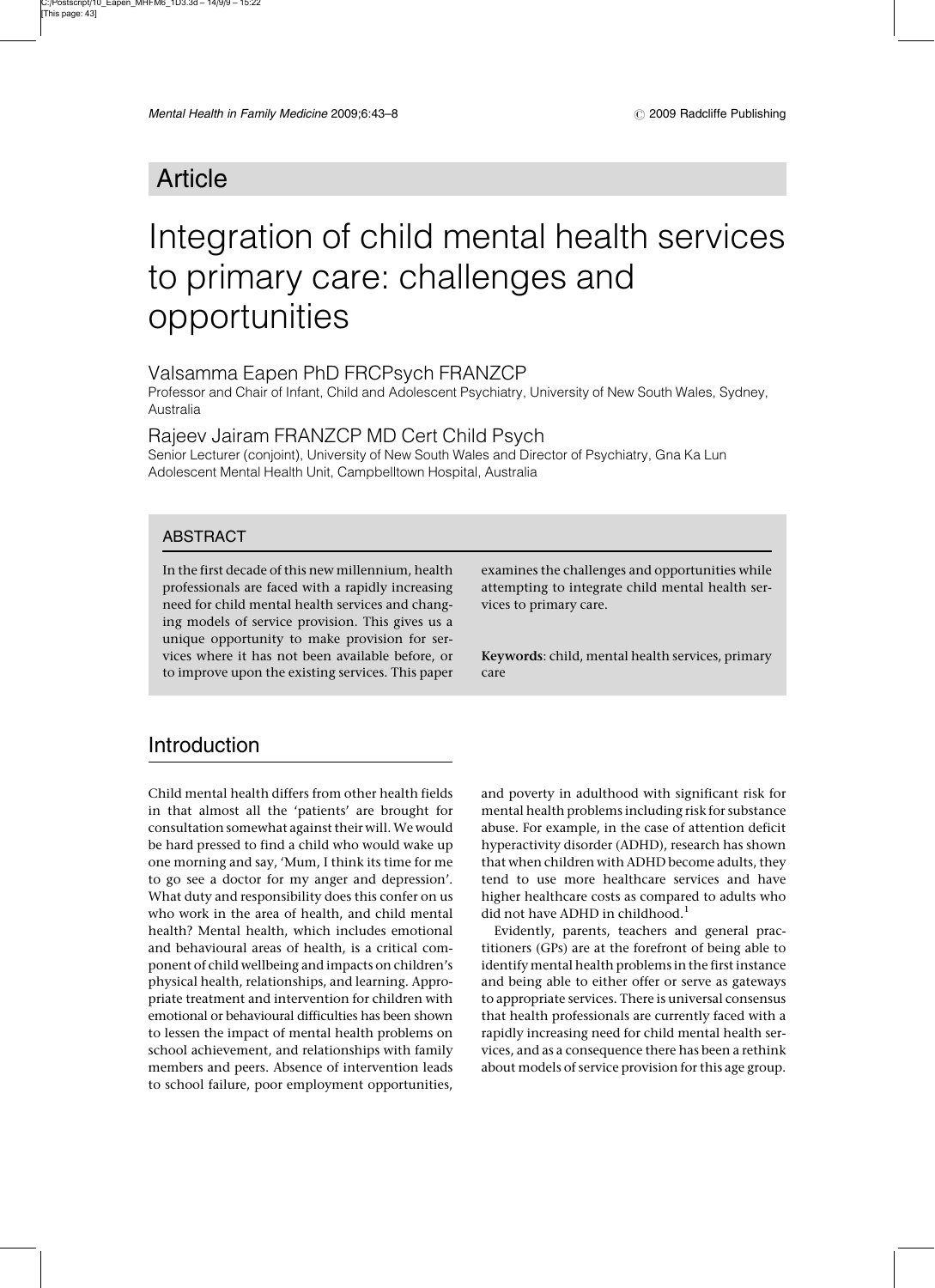#### Magnitude of the problem

In a recent joint position paper by the American Academy of Pediatrics and the American Academy of Child and Adolescent Psychiatry, it was reported that although almost one in five children in the US suffers from a diagnosable mental disorder, only 20– 25% of affected children receive treatment.<sup>2</sup> A quick check of other relevant studies in the area reveals that mental health problems are prevalent in children and adolescents attending primary care, with one-third of them being affected across their lifetimes. $3-6$  Despite possibilities for effective treatment, only about one-third to one-half of these young people receive professional help.<sup>6</sup> The United States National Health Interview Survey (2005–2006) examined this issue in some detail.<sup>7</sup> It found that 15% of children aged 4–17 years had parents who talked to a healthcare provider or school staff about their child's emotional or behavioural difficulties. This included 18% of boys and 11% of girls. About 5% were prescribed medication for difficulties with emotions or behaviour. Approximately 5% of children received 'treatment other than medication' for emotional or behavioural difficulties. The main difference in the finding from studies elsewhere in the world was that most of these children – 60% – received this treatment from a mental health private practice, clinic, or centre. In contrast, other government policies, for example the UK, have highlighted primary care for further development of child and adolescent mental health services.<sup>8,9</sup> In this regard, the Audit Commission identified three roles for non-specialist staff: (i) early identification of mental health problems; (ii) offering treatment for less severe problems; and (iii) pursuing health promotion and problem prevention.<sup>10,11</sup>

### Focus on mental health care in primary care settings

Although the importance of mental health assessment and treatment in primary care is increasingly recognised, the research that underlies current practices largely stems from a considerable body of nonmental health primary care studies. A review of literature on health services research in paediatrics and primary care practice, focusing on primary care mental health services, revealed that the evolution of primary care mental health services for children has been slow, but the focus of research has changed with the development of clinical improvements. There has been a continuing expansion from a focus initially on provider behaviour and quality to a growing attention to patient and systems' behaviour over time and within communities.<sup>12</sup> Current trends in electronic technology, practice consolidation and co-ordination, and personalised medicine are likely to increase the pace of change in mental health services for primary care. For example, several general practice networks in Australia have telephone or email access to a 'child psychiatrist on call' who provides advice to the GP in real time, thus contributing to an immediate positive outcome for the child and family. The US seems to have taken a slightly different approach with an increased reliance on nurse practitioners with advanced certification in child and adolescent psychiatry to make up for the shortage of frontline child and adolescent psychiatrists and improve access to mental health care for children. $^{\rm 13}$ 

### Help-seeking patterns in the context of child mental health morbidity

It is all good when parents do consult professionals for emotional and behavioural problems in their children. In fact, help-seeking preferences vary widely in different cultures, with only a minority preferring to consult mental health professionals. For example, a study of the help-seeking preference for mental health problems in children in the United Arab Emirates (UAE) found that only 37% preferred to consult a mental health specialist.<sup>14</sup> Common barriers to seeking professional help include social stigma and the difficulty on the part of the family of accepting the fact that their child has a mental health problem, coupled with the negative perceptions of family and friends about mental health treatment and lack of trust and faith in the usefulness of such treatment. Many in these cultural contexts consult traditional healers and alternative medicine avenues before consulting mental health professionals. Other barriers to seeking professional help include practical and logistic difficulties in accessing the services, as well as cost, availability and accessibility of mental health services. Primary care providers (PCPs) play a critical role in the identification and treatment of child and adolescent mental health problems but few studies have examined parents' attitudes on receiving advice about child mental health from a PCP, and whether attitudes are associated with race or ethnicity. A study in Brazil looked at the possibility of using community-based primary care to increase access to mental health services for children.<sup>15</sup> Parents reported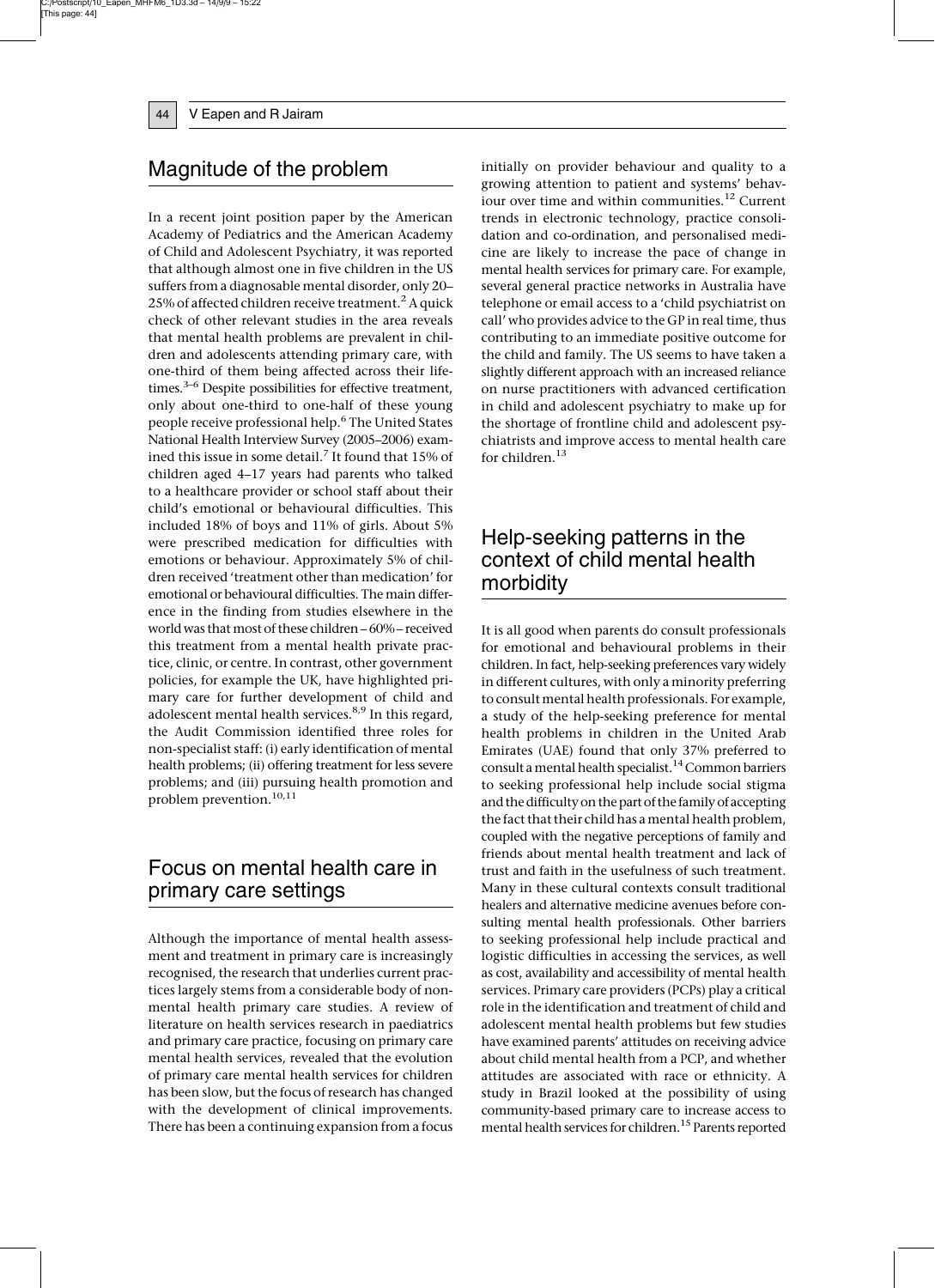that they found non-professional staff (extended relatives, friends, community elders) a more likely support than primary care clinicians who were perceived as rushed and uninterested and attributing all child mental health problems to life in poor, violent communities. The authors identified the need, in the first instance, to educate primary care clinicians in being able to identify mental health problems. Another similar study collected data from both parents and PCPs during 773 visits to 54 PCPs in 13 diverse clinics in the US. Families were 56.5% white, 33.3% African-American and 10.1% Hispanic. The study found that Hispanic were more likely than non-Hispanic individuals to agree that PCPs should treat child mental health, and were more willing to allow their child to receive medications or visit a therapist for a mental health problem if recommended by the PCP. African-American participants were significantly less willing than white and Hispanic individuals to allow their child to receive medication for mental health, but did not differ in their willingness to visit

a therapist. The authors concluded that race and ethnicity were associated with parents' attitudes on receiving advice about child mental health from a PCP and that primary care may be a good point of intervention for Hispanic youth with mental health needs.<sup>16</sup> The spirit of these findings could possibly be generalised worldwide.

## Perceived challenges in integration of child mental health services to primary care

The key issue is to be able to address child mental health needs in a way that is both accessible and acceptable to the given community. One way of achieving this would be to increase the accessibility and effectiveness of child and adolescent mental health services through the involvement of primary care professionals and the delivery of interventions in the primary care setting. However, little is known about the actual clinical and cost-effectiveness of such service delivery. One study systematically reviewed the evidence concerning the effectiveness of interventions for child and adolescent mental health problems in primary care, and interventions designed to improve the skills of primary care staff. $3$  They found some preliminary evidence that treatments by specialist staff working in primary care were effective, although the quality of included studies was variable and no data were available on the costeffectiveness of interventions. Equally, some educational interventions were found to have a good

potential for increasing the skills and confidence of primary care staff. However, controlled evaluations were rare and few studies reported actual changes in professional behaviour or patient health outcomes.

#### Opportunities for integration at primary care level

An efficient and cost-effective way of addressing the child mental health needs of a country, regardless of its economic status, would be to implement mental health screening programmes in schools and to integrating them with primary healthcare facilities.<sup>17</sup> Such programmes could easily be implemented utilising the existing resources and taking into account the local health priorities. However, this will need to be complemented with provisions for treatment and care, which again could integrate available school and primary health personnel resources. In this regard, it is important to provide training for primary healthcare staff, teachers and other professionals who work with children, in an attempt to increase their ability and confidence in the detection of mental health problems. It is also important that the detection of mental health needs in children is matched up with appropriate referral systems, pathways of care, and mental health service provision.

Even when children with mental health problems are in contact with primary healthcare services, there is still the question as to whether they would be identified and receive appropriate help. A study of children attending a primary care facility in the UAE observed that, while around 40% had a mental health problem, only 1% was identified by the primary care physician.<sup>18</sup> The reasons for this include lack of parental awareness and lack of recognition by the primary care staff as well as lack of resources and opportunities for referral to specialist mental health services. Thus, the type and severity of the disorder, parental education and awareness, age and sex of the child, and family and social background factors determine which affected children access services. With the existing deficiencies and gaps in services and patterns of service use, a greater emphasis on developing resources at population and primary care levels is urgently needed, with emphasis on public health education, improved training of primary care staff and increased accessibility of specialist mental health services.

Mental health care, when provided in the primary care or school health clinic setting, is often perceived favourably by families and offers the added advantage of integrated care with the child's other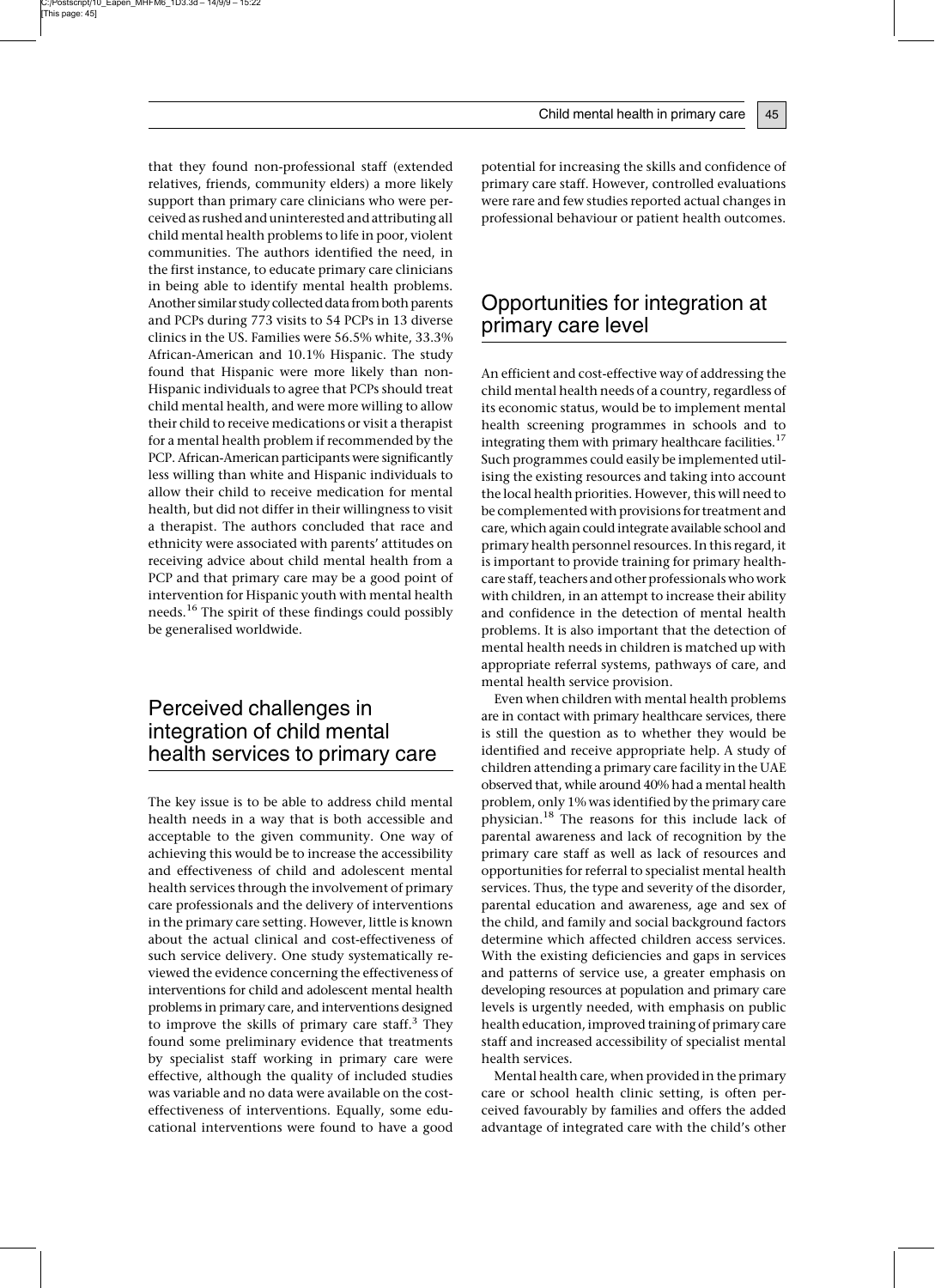healthcare needs. A model of a joint clinic, run by the GP or paediatrician together with the child and adolescent psychiatrist in the school or primary health clinic has found success in some settings.<sup>19</sup> Following assessment and initial intervention in such a setting, those children who either do not respond or whose needs cannot be met at the primary care level could be referred for specialised services.

Given the fact that around 50% of adult psychiatric disorders have their origin in childhood and early adolescence, prevention research should focus on this early period of life, with surveillance and monitoring of 'at-risk' children, coupled with appropriate early-intervention strategies. Early intervention targets children in the early stages of disorders. This, however, becomes more complicated when some child and adolescent mental health teams, perhaps in an attempt to prevent being inundated with referrals, exclude ADHD, conduct disorder (CD) and pervasive developmental disorder (PDD). Let us examine how primary care would grapple with two common childhood psychiatric disorders, CD and depression.

One study found that children with CD and their families are in contact with multiple agencies, but there is limited evidence on their patterns of service utilisation.<sup>20</sup> Use of social services was significantly higher by children with CD than those with emotional disorders (ED) in the absence of co-morbidity, while use of specialist child mental health and paediatric services was significantly higher by children with hyperkinetic disorders (HD) than those with CD. Also, children who had co-morbid physical disorders used more primary healthcare services compared to those without physical disorders. Specialist services use was associated with co-morbidity with learning disabilities, physical and psychiatric disorders. Several correlates of services use in CD appeared non-specific, i.e. associated with use of different services, indicating the possibility of indiscriminate use of different types of services. These results highlight the need for effective organisation and co-ordination of services, as well as the establishment of clear referral and care pathways. Involvement of specialist child mental health services should be requested in the presence of mental health co-morbidity.

Primary care clinics have become the de facto mental health clinics for teens with mental health problems such as depression, as evidenced by a survey of multidisciplinary experts; however, there was little guidance found for primary care professionals who are faced with treating this population.<sup>21</sup> One recommendation was for routine surveillance for youth at high risk for depression, as well as the use of standardised measures as diagnostic aids. For treatment, 'active monitoring' was deemed appropriate in mild depression with recent onset. Medication and psychotherapy were considered acceptable options for treatment of moderate depression. Those without complicating factors such as co-morbid illness, who are started on antidepressants, need to be followed within two weeks after initiation. The survey supported the identification and management of adolescent depression in the primary care setting and, in specific situations, referral and comanagement with specialty mental health professionals. Even with the recent controversies around treatment, experts across primary care and specialty mental health alike agreed that active monitoring, pharmacotherapy with selective serotonin reuptake inhibitors, and psychotherapy can be appropriate when initiated within primary care settings. With the significant shortage of children's mental health professionals, co-ordinated and shared care with the primary care physician becomes the only viable and sustainable way of meeting child mental health needs in the community.

### Future directions in child mental health service provision

Children's mental health needs are varied, complex and changing, based on the developmental stage, and this requires comprehensive and flexible approaches that address the young person's basic needs, education and family connection as well as advocating for security and protection, and recognising and addressing the needs of the more vulnerable children. The current problem of access to mental health care for children and adolescents could be improved with additional funding and change in perceptions of policy makers. Health service planning must take into account the developmental differences while providing access to the existing system with a better targeted and integrated care of mental health, substance use, child protection and vocational-rehabilitation services.

The identified top priorities for global mental health research include epidemiological studies on child and adolescent mental disorders, and this is particularly true for countries and regions that have limited knowledge of the nature and occurrence of child mental health morbidity. In sub-Saharan Africa, mental disorders are known to account for nearly 10% of the total burden of disease, $22$  and while there is agreement that mental health services should be integrated in primary care, $2<sup>3</sup>$  studies of mental illness in general practice in Africa have found low recognition by GPs and a reluctance of GPs to refer to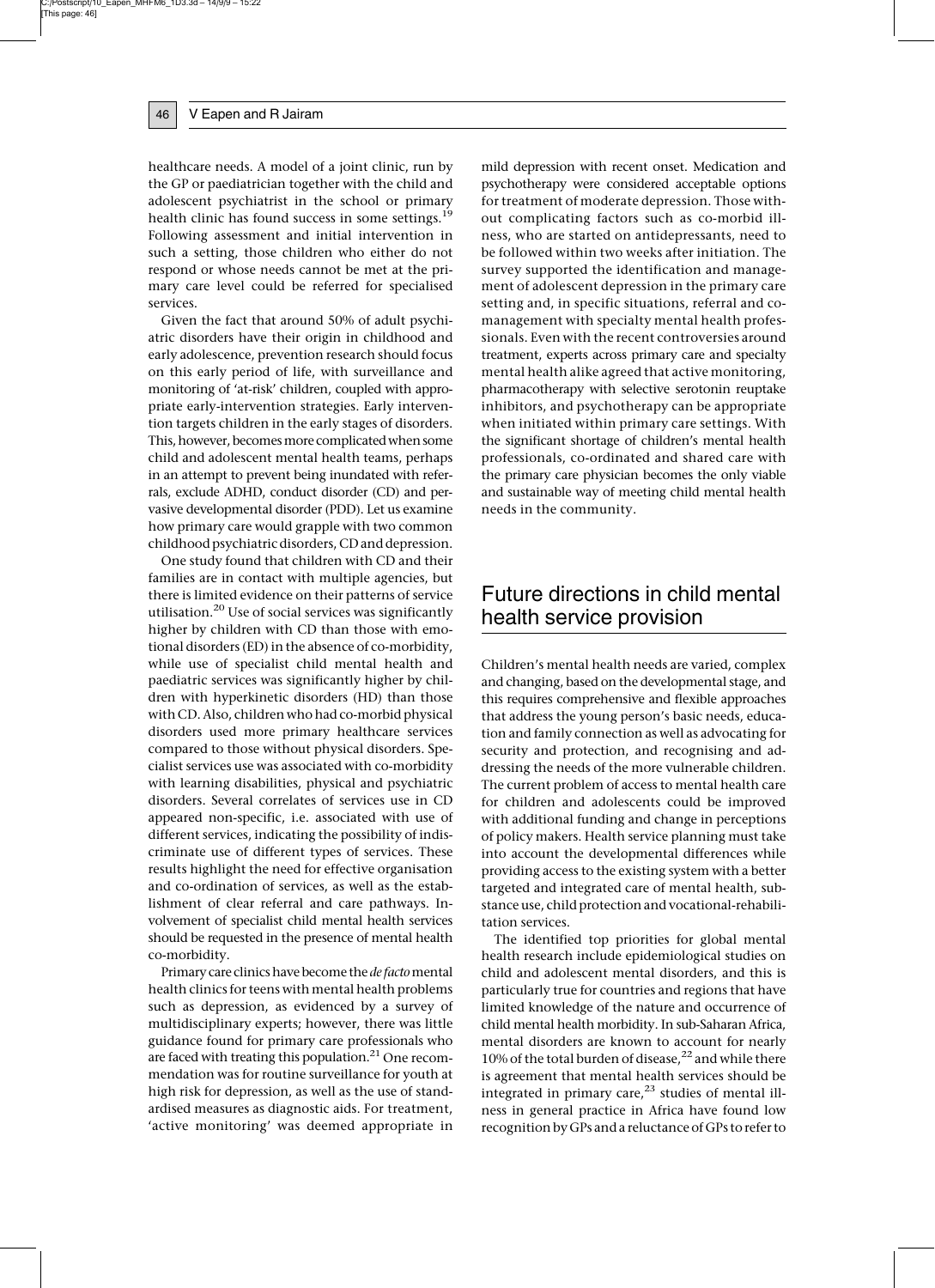specialists.<sup>24</sup> Thus, studies examining the epidemiology of child mental disorders and cost-effective interventions that can be delivered within the constraints of inadequate resources and poor economies should take priority in Africa.

Providing assessment, early intervention and continued monitoring at the primary care level, with a co-ordinated management plan including primary care clinicians, mental health professionals, school personnel, and others involved in the care of the child, offers the unique opportunity to engage families and maintain young people in treatment without stigma. Early mental health screening and the availability and use of appropriate mental health services are among the goals of the President's New Freedom Commission on Mental Health.25,26 Currently, governments and health services all over the world vary widely in determining the best solution to this issue. What is, however, clear is that culturally sensitive assessments and intervention methods, and creation of age-appropriate services within the primary care and school health setting should take priority. The unique strengths of the primary care physician and opportunities available in the primary care setting should be utilised to address the unmet childmental health needs of the community. Administrative and financial barriers that hinder integration should be addressed and, where appropriate, mental health resources should be restructured to include primary care clinicians. In addition, a significant programme of research is required if the potential for child and adolescent mental health services in primary care is to be realised in an effective and efficient way.

#### **REFERENCES**

- 1 Secknik K, Swensen A and Lage MJ. Comorbidities and costs of adult patients diagnosed with attention-deficit hyperactivity disorder. Pharmacoeconomics 2005;23:93–102.
- 2 American Academy of Child and Adolescent Psychiatry Committee on Health Care Access and Economics Task Force on Mental Health. Improving mental health services in primary care: reducing administrative and financial barriers to access and collaboration. Pediatrics 2009;123:1248–51.
- 3 Bower P, Garralda E, Kramer T et al. The treatment of child and adolescent mental health problems in primary care: a systematic review. Family Practice 2001;18:373–82.
- 4 Bowman F and Garralda E. Psychiatric morbidity among children who are frequent attenders in general practice. British Journal of General Practice 1993; 43:6–9.
- 5 Kramer T and Garralda E. Psychiatric disorders in adolescents in primary care. British Journal of Psychiatry 1998;173:508–13.
- 6 Merikangas KR, Nakamura EF and Kessler RC. Epidemiology of mental disorders in children and adolescents. Dialogues in Clinical Neuroscience 2009; 11:7–20.
- 7 Simpson GA, Cohen RA, Pastor PN et al. Use of mental health services in the past twelve months by children aged 4–17 years: United States, 2005– 2006. NCHS Data Brief 2008;8:1–8.
- 8 Health Advisory Service. Child and Adolescent Mental Health Services: together we stand. London: HMSO, 1995.
- 9 Kurtz Z. Treating Children Well. London: Mental Health Foundation, 1996.
- 10 Department of Health. National Service Framework for Mental Health: modern standards and service models. London: HMSO, 1999.
- 11 Audit Commission. Children in Mind: child and adolescent mental health services. Portsmouth: Audit Commission, 1999.
- 12 Kelleher KJ and Stevens J. Evolution of child mental health services in primary care. Academic Pediatrics 2009;9:7–14.
- 13 Kaye L, Warner LA, Lewandowski CA et al. The role of nurse practitioners in meeting the need for child and adolescent psychiatry services: a statewide survey. Journal of Psychosocial Nursing and Mental Health Services 2009;47:34–40.
- 14 Eapen V, Al-Sabosy M, Saeed M and Sabri S. Child psychiatric disorders in a primary care Arab population. International Journal of Psychiatry in Medicine 2004;34:51–60.
- 15 Paula CS, Nakamura E, Wissow L et al. Primary care and children's mental health in Brazil. Academic Paediatrics 2009;25 April, epub ahead of print.
- 16 Brown JD, Wissow LS, Zachary C and Cook BL. Receiving advice about child mental health from a primary care provider: African American and Hispanic parent attitudes. Medical Care 2007;45:1076–82.
- 17 Eapen V. School mental health screening: a model for developing countries. Journal of Tropical Paediatrics 1999;45:192–3.
- 18 Eapen V and Ghubash R. Mental health problems in children and help seeking patterns in the UAE. Psychological Reports 2004;94:663–7.
- 19 Eapen V, Al-Gazali AI, Bin-Othman S et al. Child psychiatric disorders in the United Arab Emirates: functional status and implications for service provision. Primary Care Psychiatry 1999;5:25–9.
- 20 Shivram R, Bankart J, Meltzer H et al. Service utilization by children with conduct disorders: findings from the 2004 Great Britain child mental health survey. European Child and Adolescent Psychiatry 2009;8 April, epub ahead of print.
- 21 Cheung AH, Zuckerbrot RA, Jensen PS et al. Expert survey for the management of adolescent depression in primary care. Paediatrics 2008;121:  $101 - 7$ .
- 22 Lopez AD, Mathers CD, Ezzati M, Jamison DT and Murray CJ. Global and regional burden of disease and risk factors, 2001: systematic analysis of population health data. The Lancet 2006;367:1747–57.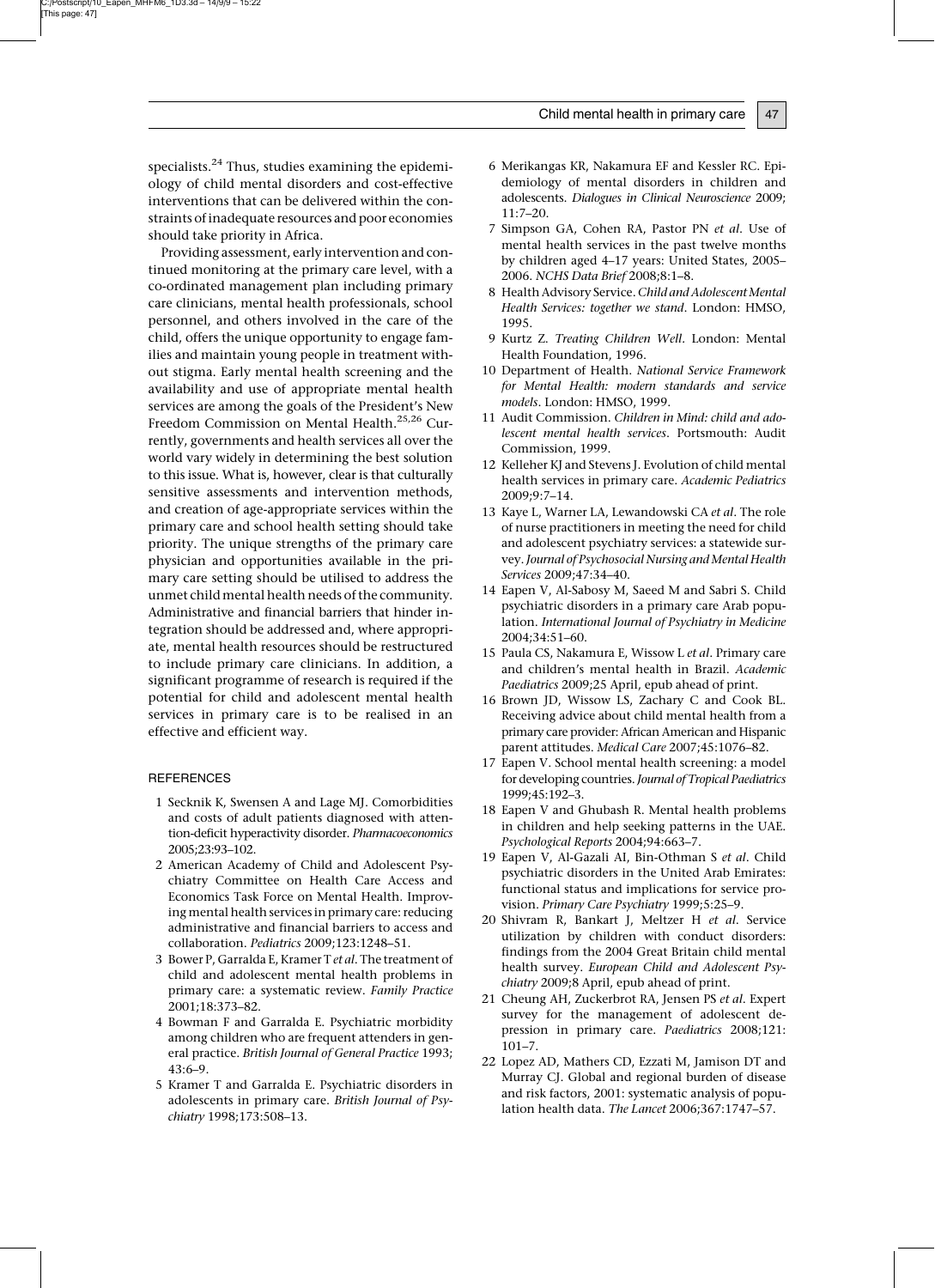- 48 | V Eapen and R Jairam
- 23 Alem A, Jacobsson L and Hanlon C. Communitybased mental health care in Africa: mental health workers' view. World Psychiatry 2008;7(1):54–7.
- 24 Gureje O and Alem A. Hidden science? A glimpse at some work in Africa. World Psychiatry 2004;3(3): 178–81.
- 25 New Freedom Commission on Mental Health. Achieving the Promise: transforming mental health care in America. Final report. Final report. DHHS publication no SMA-03–3832. Rockville MD, Department of Health and Human Services, 2003. www.mentalhealthcommission.gov/reports/final report/fullreport-02.htm (accessed 9 July 2009).
- 26 US Department of Health and Human Services. Mental Health: a report of the Surgeon General. Rockville, MD: Substance Abuse and Mental Health Services Administration, National Institutes of Health: National Institute of Mental Health, 1999.

#### CONFLICTS OF INTEREST

None.

#### ADDRESS FOR CORRESPONDENCE

Valsamma Eapen, Professor and Chair of Infant, Child and Adolescent Psychiatry, University of New South Wales, Level 1, Mental Health Centre, Liverpool Hospital, Elizabeth Street, NSW 2170, Sydney, Australia. Tel: +61 2 96164245; fax: +61 2 96012773; email: v.eapen@unsw.edu.au

Accepted 6 July 2009